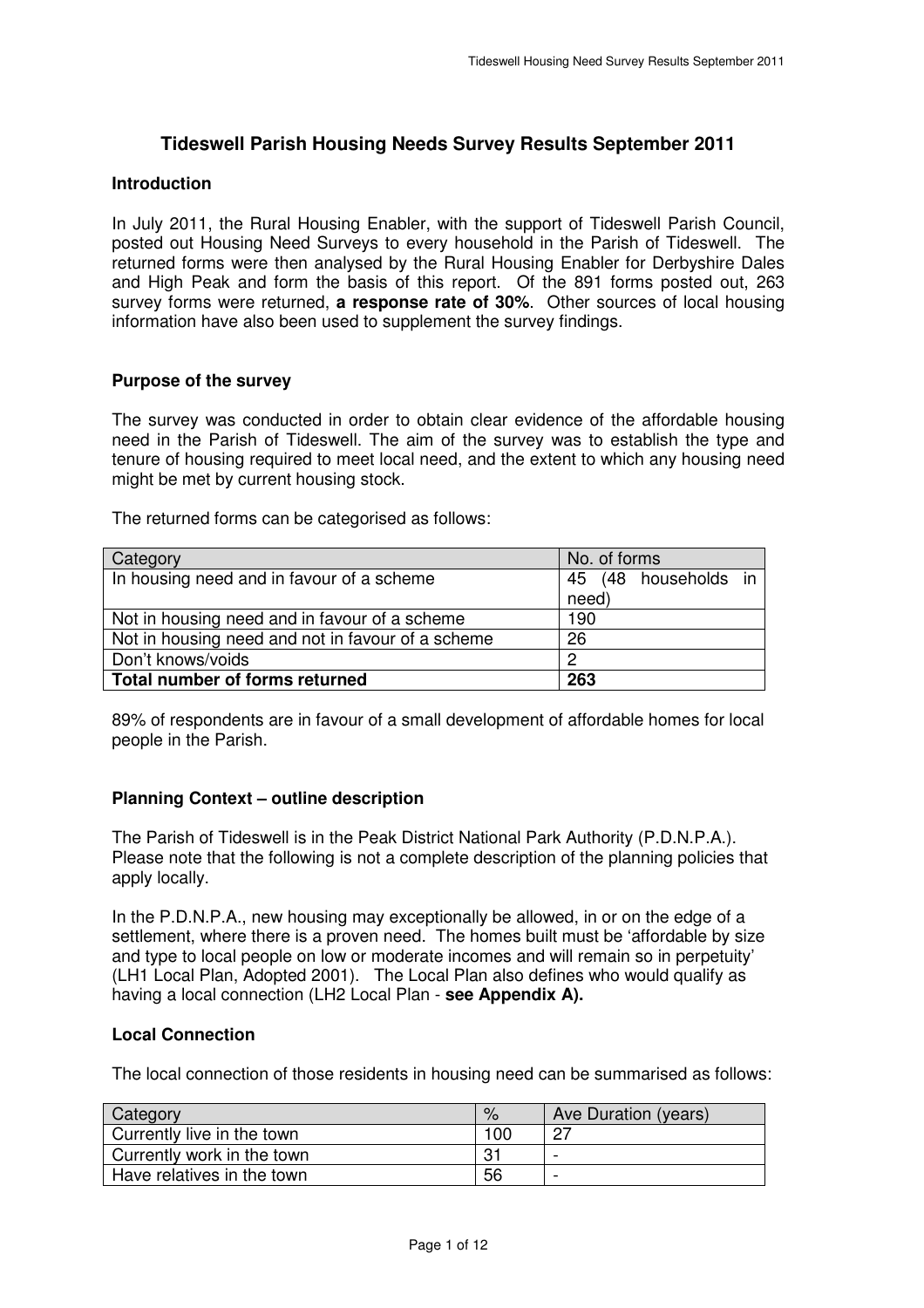NB: The total percentage is greater than 100% in many of the tables and charts as some respondents fall into more than one category.

 The following charts and tables set out the key housing demand information from the survey for the 48 households identified in housing need.



# **Housing Need by Age Group**

 This chart shows the age ranges of the people in housing need. The survey has identified that the predominant need is for people in the 16-24 age groups, 25-44 and 60- 74 age groups, with children also forming part of the households in need.

### **The household types are as follows:**

| <b>Household Types</b>   | No. |
|--------------------------|-----|
| Single person (under 55) | 13  |
| Single person (over 55)  | 10  |
| Couple (under 55)        | 3   |
| Couple (over 55)         | 8   |
| Family with 1 child      | 9   |
| Family with 2 children   |     |
| Family with 5 children   |     |
| <b>Total</b>             | 48  |

 71% of households in need are single people or couples and 29% are families with 1 or more children.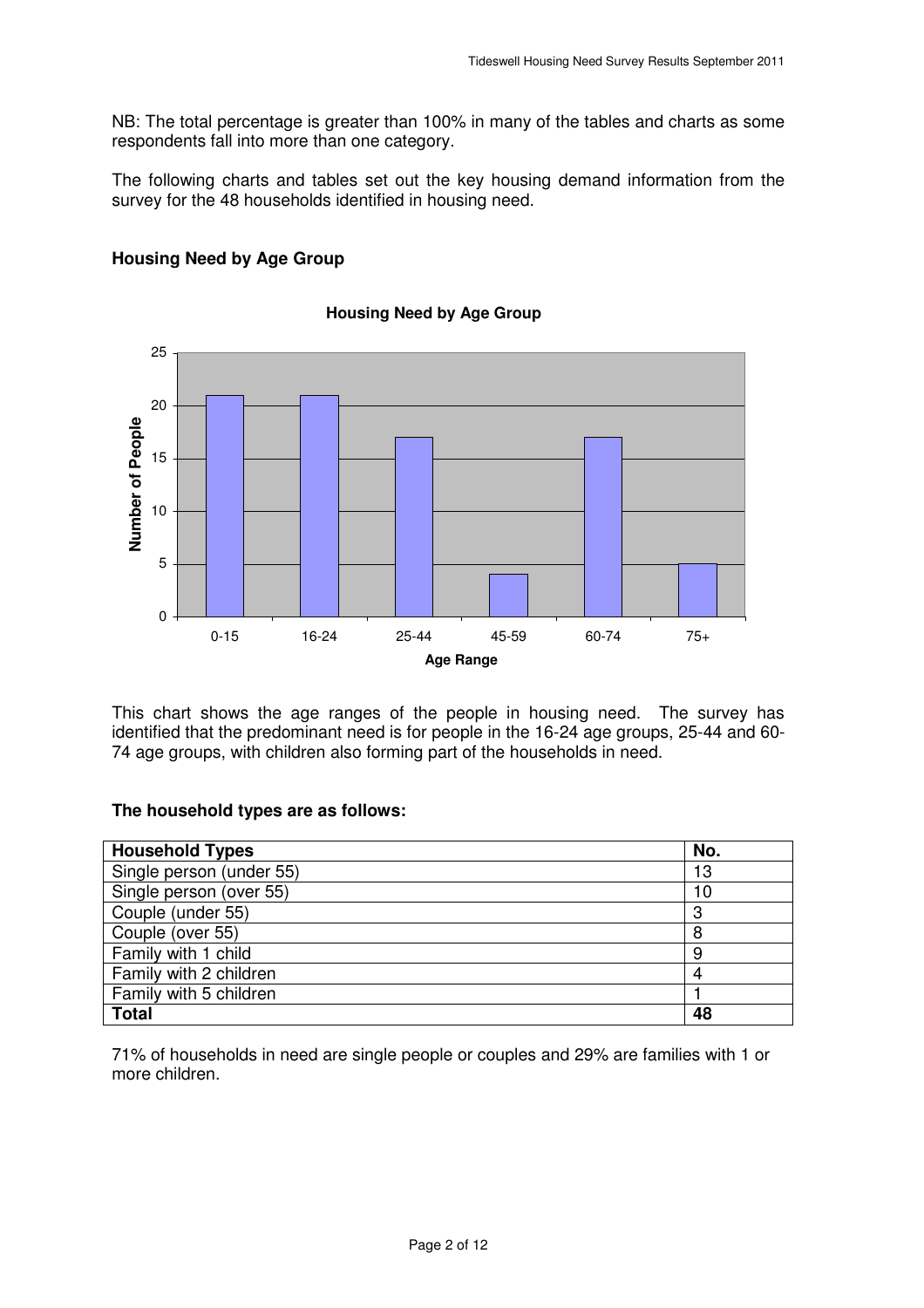# **The employment status of households is as follows:**

| <b>Employment status</b>                     | No. |
|----------------------------------------------|-----|
| Working full-time                            | 13  |
| Working part-time                            | 13  |
| Retired                                      | 13  |
| Job-seeker                                   | ∩   |
| Unable to work due to sickness or ill-health |     |
| Not provided                                 | 6   |
| <b>Total</b>                                 | 48  |

 The majority of the households are in employment or retired (81%), 2 are job-seekers, 1 person is unable to work to sickness or ill-health, and 6 households did not provide this information.

# **Timescale for housing requirements**



# **Timescale for Housing Requirement**

 In response to the question "When is this housing going to be needed", 46% of respondents stated "now", 42% stated in "1 to 3 years" and 23% needed housing in "3 to 5 years time".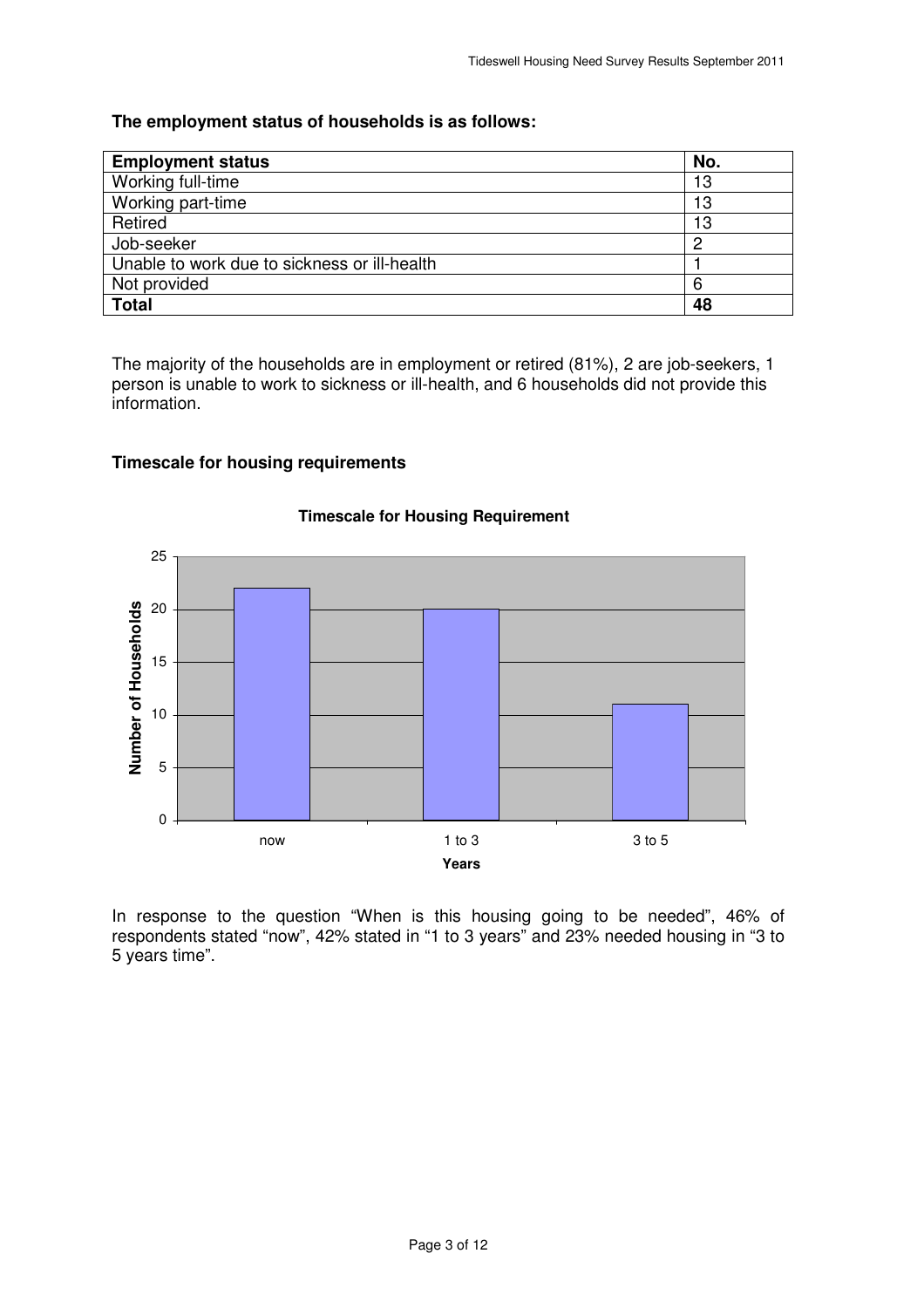# **Tenure preferences**



**Tenure Preferences** 

 Respondents stated that their tenure preference was predominantly rented (77%), with a lesser requirement for shared ownership (33%) and owner occupation (21%).





 Respondents indicated a predominant requirement for 2 bed homes – mainly houses but also 1/2 bed bungalows and 1/2 bed flats. There is a lesser need for 3 bed houses and one household requires a 4 bed property.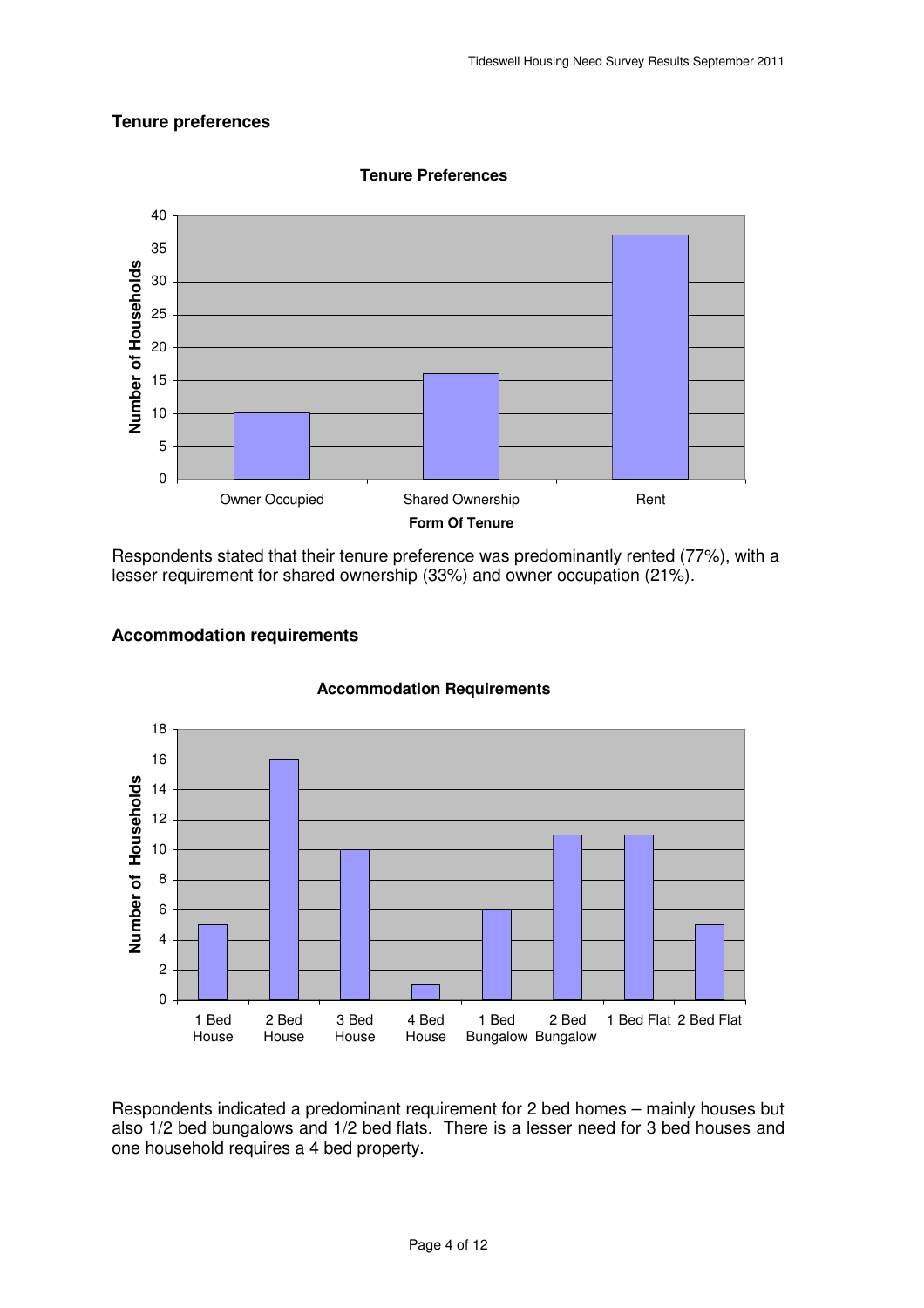# **Current Accommodation**



 **Current Accommodation Where do you currently live?** 

 The greatest need for affordable housing is from people currently living with their parents (31%) and in private rented accommodation (27%). 21% of respondents own a home with no mortgage and 4% own a home with a mortgage. 13% of households in need are renting from a housing association and one household lives in a caravan.

#### **Why is your current accommodation unsuitable?**



#### **Why is your current accommodation unsuitable?**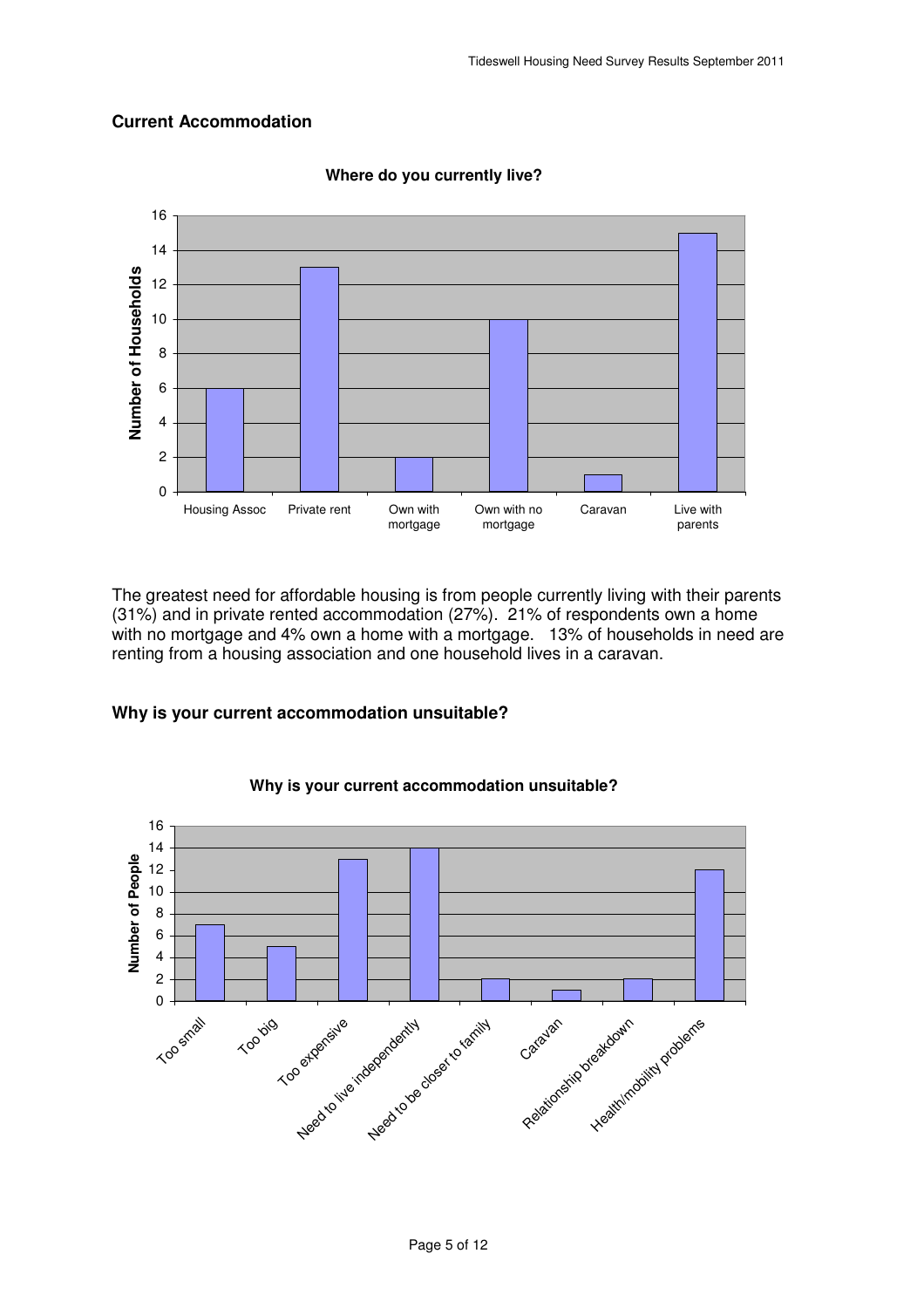The survey identified a number of key reasons why respondents' current housing is unsuitable: the "need to live independently" (29% of households), "too expensive" (27%) and "health/mobility problems" (25%). This links to the above chart which shows that the predominant need is from people living with their parents, renting privately or owner occupiers with no mortgage. Respondents also stated that their current accommodation is unsuitable because it is "too small" (15%), too big (10%), "need to be closer to family" (4% or 2 households), "relationship breakdown" (4% or 2 households) and one household is currently living in a caravan.

### **Home-Options information on need**

 A further indicator of need is people registered on Home-Options, the District Council's Choice-Based Lettings System. Home-seekers in Derbyshire Dales need to be registered with Home-Options [\(www.home-options.org\)](www.home-options.org) to have access to the affordable homes in the District. All affordable homes are advertised on the site and on free property sheets. If a home-seeker is interested in a property, they 'bid' (i.e. express an interest) in a property in order to be considered for that home.

 In addition to the households identified in the survey, and ensuring that there is no double counting, there are a further 51 Tideswell households registered on Home- Options who are in housing need. This figure does not include people with a strong local connection that have left the Parish and may wish to return. The household sizes and the age ranges of the main applicant are set out in the table below (please note the numbers refer to number of households).

#### **Tideswell Housing Need breakdown by age and size (Home-Options data Sept 2011)**

 The Home-Options data shows that most of the need is from single people and couples (41 out of 51 households) who, under the Home-Options allocations policy, would normally only be offered 1 bed accommodation. 10 of the 51 households are families with 1 or more children. The Home-Options data closely mirrors the survey results.

| <b>Household Type</b>    | <b>Under 25</b> | 25-39 | 40-45 | 45-49 | 50-54 | 55-59 | 60+ | Total |
|--------------------------|-----------------|-------|-------|-------|-------|-------|-----|-------|
| Single People            | 5               | 8     |       | 2     |       |       | 9   | 27    |
| Couples                  |                 | 5     | 0     | 0     | 0     | 0     | 8   | 14    |
| Family - 1 child         | 0               |       | 0     | 3     | 0     | O     |     | 4     |
| Family - 2 children      |                 |       | 0     | 3     |       | 0     | 0   | 5     |
| Family - 3 children      |                 |       | 0     | 0     | 0     | 0     | 0   | 0     |
| 6-7 people or 4 children | 0               |       |       | 0     | O     | O     | 0   |       |
| <b>Total</b>             | 6               | 14    | 2     | 8     | כי    |       | 18  | 51    |

# **Existing affordable housing stock and turnover**

 In considering the housing need information it is also important to consider the level of existing provision and turnover within that stock.

 At the time of the 2001 Census, there were 782 dwellings with residents in the Parish of Tideswell. The tenure of these properties was 595 owner occupied, 110 owned by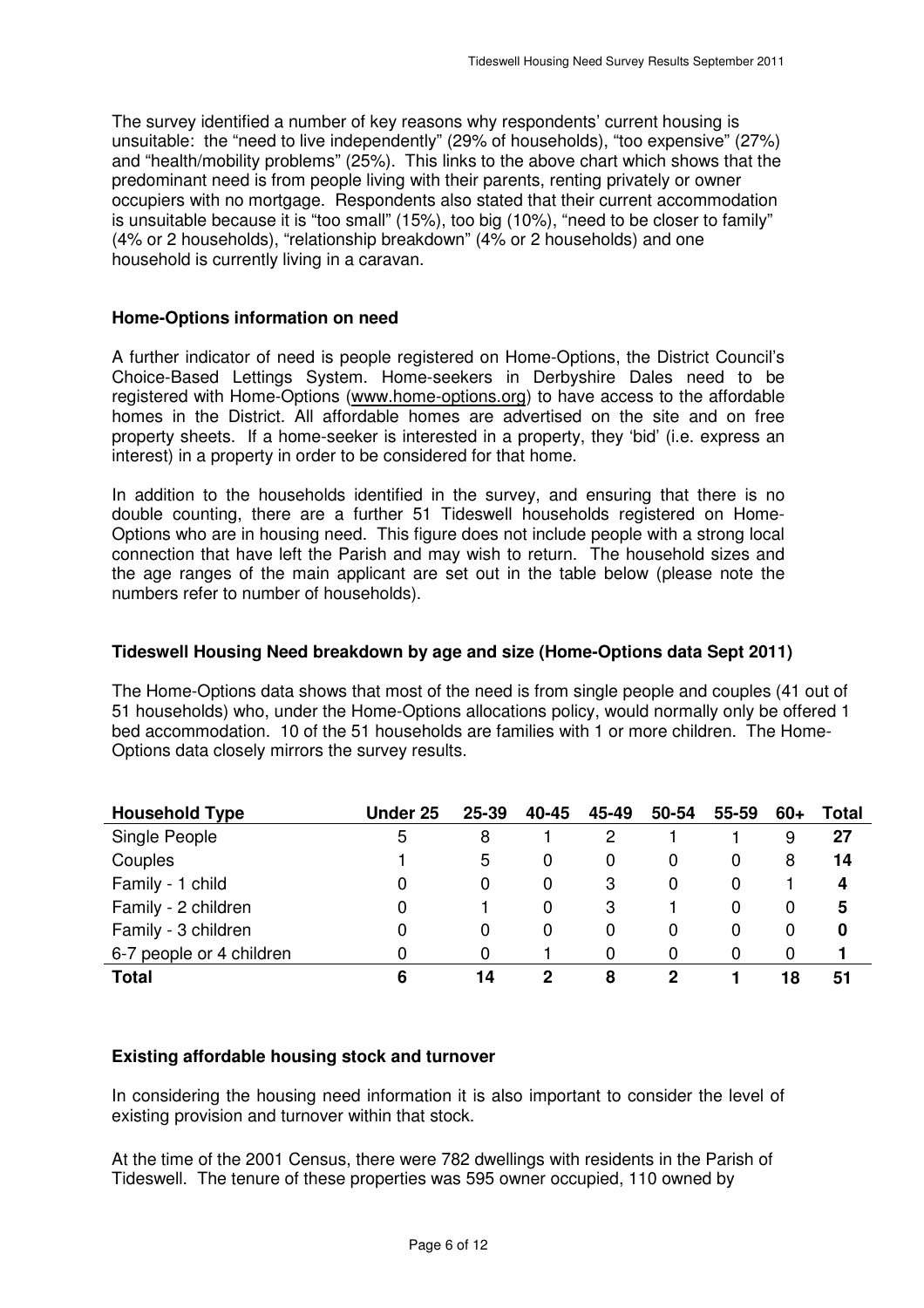Dales Housing Limited or a Housing Association/Registered Social Landlord and 77 owned by the private rented sector. There are currently 37 holiday lets, 13 long-term empties and 61 second homes in Tideswell (from Council Tax data August 2011). Long-term empty properties have been empty in excess of 6 months and are not exempt from Council Tax for other reasons.

 Since the Census, Dales Housing has developed a scheme of 22 affordable homes in Tideswell, making the total number of affordable homes 132. Tideswell's affordable homes are owned and managed by three providers: Dales Housing, Housing 21 and Guinness Northern Counties. Of the 132 homes, 55 (or 42%) are sheltered or very sheltered accommodation for older people with support/care needs. Since March 2007 14 of the sheltered units have become available, but only 9 of the family homes and 4 of the 1 bed flats (on average 6 per year, 3 of which are sheltered). **Although Tideswell has 132 affordable homes, there are only 10 x 2 bed houses for rent, 3 bungalows and 9 general needs 1 bed flats.** 

 The very limited turnover in the current affordable housing makes it unlikely that current stock can meet the need identified in this survey.

 The dwelling types and turnover rates of this affordable housing stock are summarised in the table below. The tenure of the stock is rented and shared ownership.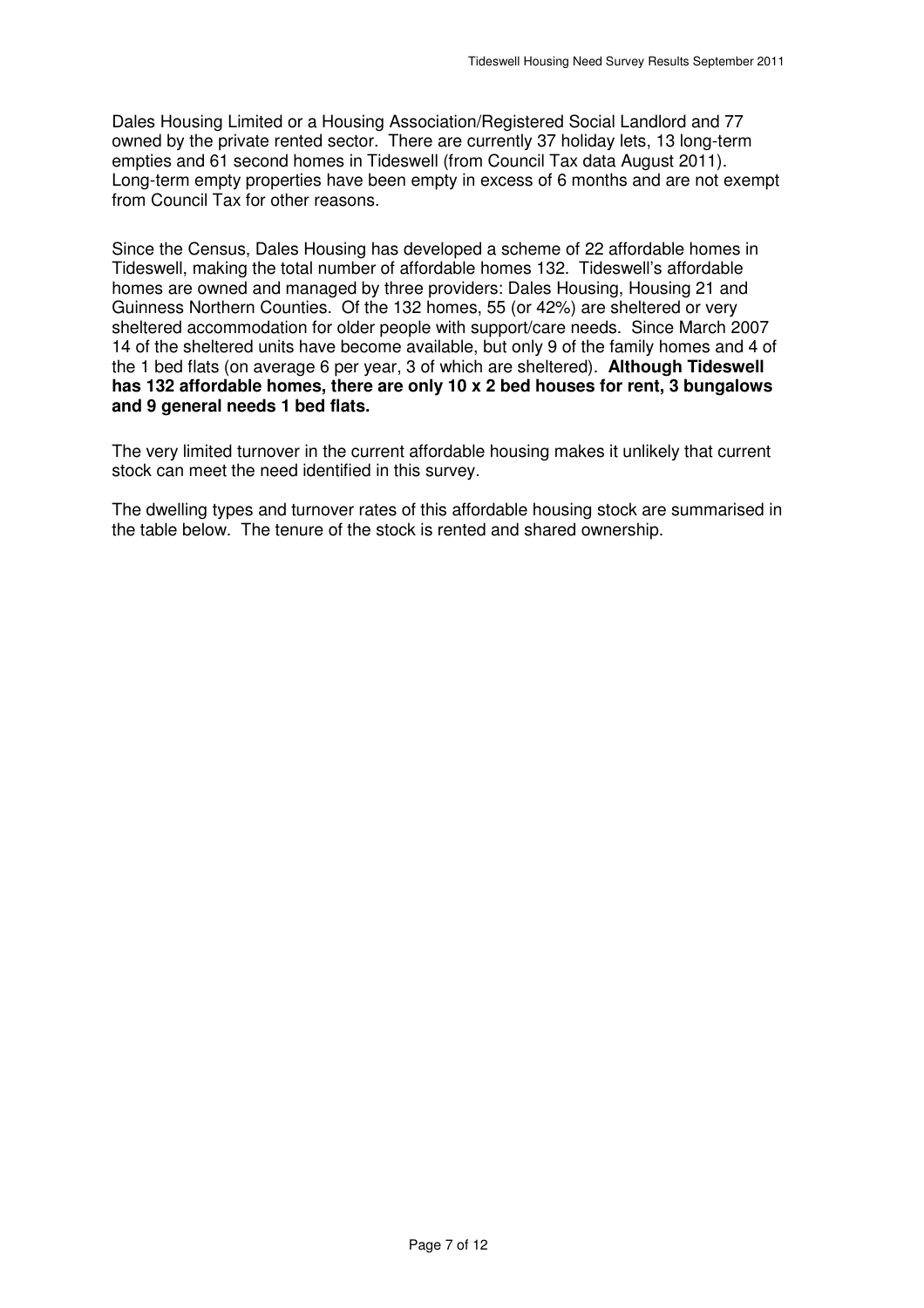# **Table showing the affordable housing stock in Tideswell by dwelling type, turnover rates and Registered Provider (Housing Association)**

| <b>Housing Provider</b>       | <b>Dwelling Type</b><br>(for rent unless<br>otherwise stated)                 | Further<br>information            | Number         | <b>Turnover since</b><br>March 2007              |
|-------------------------------|-------------------------------------------------------------------------------|-----------------------------------|----------------|--------------------------------------------------|
| <b>Dales Housing</b>          | sheltered bedsit                                                              |                                   | $\mathbf{1}$   | $\mathbf 0$                                      |
|                               | 1 bed sheltered<br>flat                                                       |                                   | 23             | 10                                               |
|                               | 2 bed sheltered<br>flat                                                       |                                   | $\overline{4}$ | $\mathbf 0$                                      |
|                               | 1 bed sheltered<br>bungalow                                                   |                                   | $\mathbf{1}$   | 1                                                |
|                               | 2 bed bungalow                                                                |                                   | $\overline{2}$ | $\mathbf 0$                                      |
|                               | 2 bed house                                                                   |                                   | 10             | $\overline{c}$                                   |
|                               | 3 bed house                                                                   |                                   | 31             | $\overline{5}$                                   |
|                               | 2 bed house<br>(shared<br>ownership)                                          |                                   | $\overline{4}$ | $\overline{0}$                                   |
|                               | 3 bed house<br>(shared<br>ownership)                                          | Valued in<br>2011 at<br>£175,000* | $\overline{4}$ | 2 (both recent<br>sales)                         |
| Sub-total                     |                                                                               |                                   | 80             | $\overline{20}$                                  |
|                               |                                                                               |                                   |                |                                                  |
| Guinness Northern<br>Counties | 1 bed flats                                                                   |                                   | $\overline{9}$ | 4 (3 of the 4<br>restricted to<br>single people) |
|                               | 2 bed houses                                                                  |                                   | $\overline{c}$ | $\mathbf 0$                                      |
|                               | 3 bed houses                                                                  |                                   | $\overline{5}$ | $\mathbf 0$                                      |
|                               | $\overline{10}$ houses shared<br>ownership**                                  |                                   | 10             | $\overline{a}$                                   |
|                               |                                                                               |                                   |                |                                                  |
| Housing 21                    | 1 bed very<br>sheltered flats, 3<br>bed very<br>sheltered flats<br>and studio |                                   | 26             | 3 (all 1 bed very<br>sheltered)                  |
| <b>Total</b>                  |                                                                               |                                   | 132            | 27 (average 6 a<br>year)                         |

 \*With shared ownership, if a 50% share was purchased, the owner would also pay rent on the remaining 50% equity which is currently £159.28 pcm (including £2.54 buildings insurance and £0.38 management charge pw). If the owner bought the maximum 80% share then no rent would be payable on the remaining 20% equity which the housing association retains.

 \*\* Further information on GNC's shared ownership properties, including turnover rates, not available at the time of writing this report.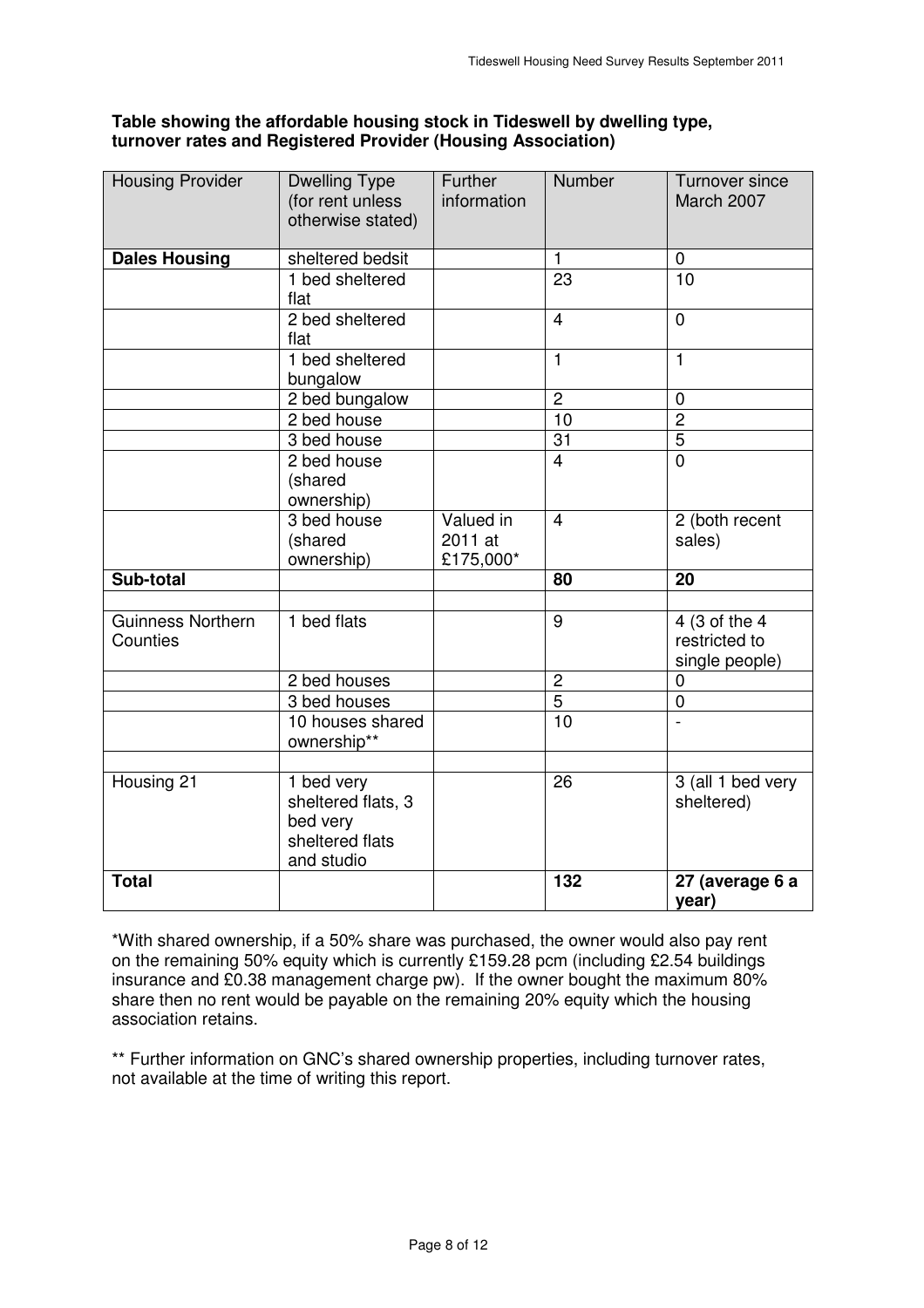# **Tidewell's Housing Market and affordability**

 The table below lists all the properties available in Tideswell on one particular day -the 12 September 2011. These house prices are beyond the means of local people unless they have substantial equity or savings.

 Note in the table below, that there is only one 2 bed house for sale, and only one bungalow. The remaining properties for sale are 3 and 4 bed houses.

| $\frac{1}{2}$ barncular day $-$ iz bept zur i |                           |
|-----------------------------------------------|---------------------------|
| Property type                                 | Price (£)                 |
| 3 bed terrace house                           | £159,950                  |
| 2 bed end terrace                             | £160,000                  |
| 3 bed semi                                    | £197,000                  |
| 4 bed cottage                                 | £210,000                  |
| 3 bed semi                                    | £219,000                  |
| 3 bed end terrace                             | £239,950                  |
| 3 bed end terrace                             | £249,950                  |
| 3 bed end terrace                             | £249,950                  |
| 3 bed terrace                                 | £260,000                  |
| 4 bed terrace                                 | £268,000                  |
| 3 bed cottage                                 | £269,950                  |
| 3 bed <b>bungalow</b>                         | £275,000                  |
| 4 bed house                                   | £280,000                  |
| 4 bed cottage                                 | £315,000                  |
| 4 bed terrace                                 | £325,000                  |
| 4 bed house                                   | £369,950                  |
| 3 bed detached                                | £375,000                  |
| 4 bed terrace                                 | £400,000 (grade 2 listed) |
| 4 bed house                                   | £425,000                  |
| 4 bed detached                                | £450,000                  |
| 3 bed house                                   | £475,000                  |
| 4 bed house                                   | £485,000                  |
| 4 bed detached                                | £525,000                  |
| 3 bed detached                                | £540,000                  |
| 4 bed house                                   | £650,000                  |
| 7 bed detached                                | £750,000 (grade 2 listed) |

| All properties available for sale in Tideswell on rightmove.co.uk on |
|----------------------------------------------------------------------|
| one particular day - 12 Sept 2011                                    |

 The survey asked respondents for financial information, including the level of mortgage and rent that they could afford.

- $\bullet$  local house prices, it is evident that none of the respondents (of those that are not owner occupiers) would be able to afford to meet their housing need by purchasing on the open market (the lowest priced house being £159,950). • When respondents' mortgage borrowing ability and savings are compared to
- • 7 of the respondents are home owners who own their home outright, whose current home is unsuitable due to mobility/health problems. Although 2 of these 7 indicated a tenure preference for owner occupation only, all 7 are likely to struggle to meet their need due to the shortage of general needs level access accommodation in the Parish (only one bungalow is for sale in Tideswell and this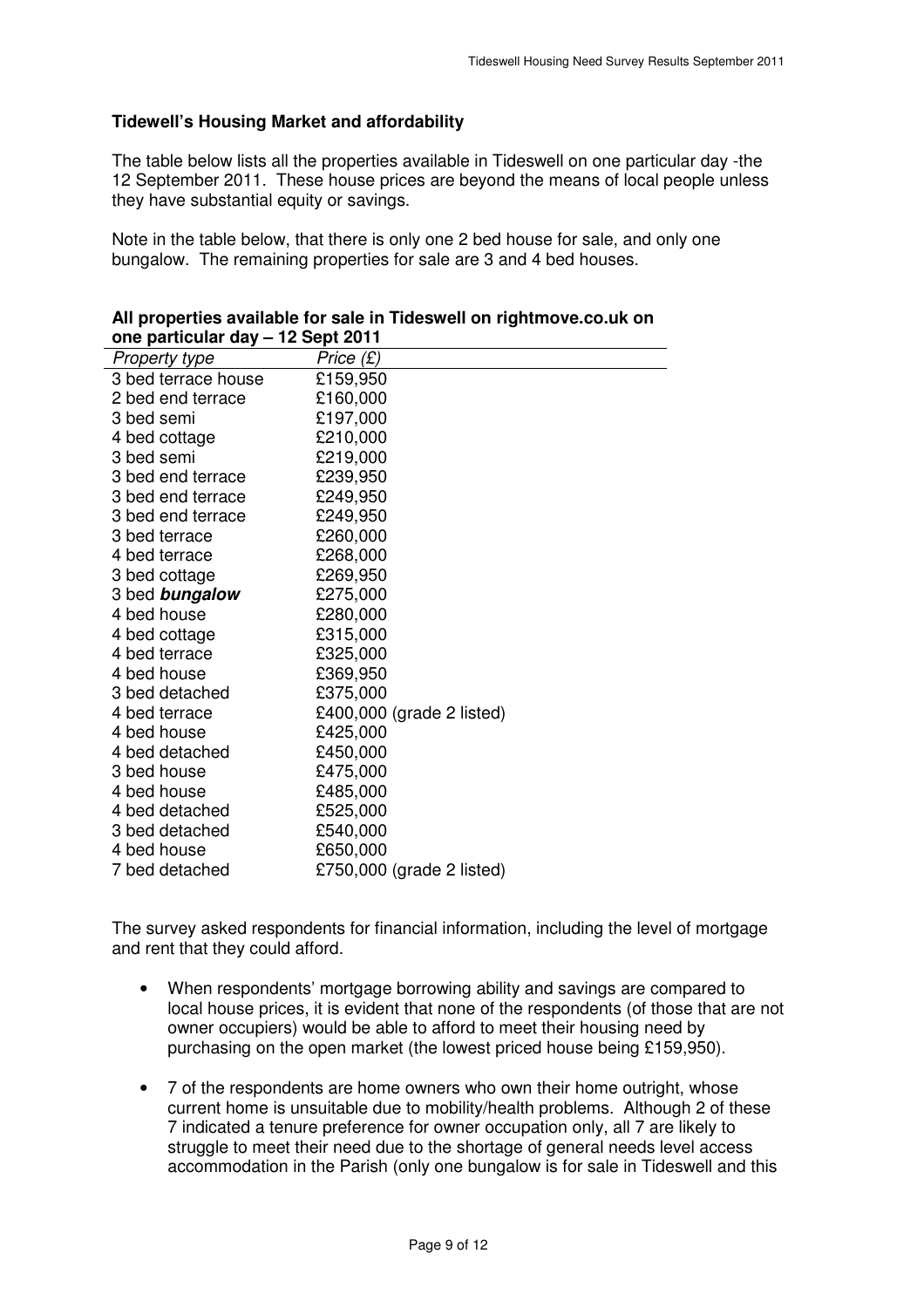costs £115,050 more than the cheapest house). None of the respondents indicated a need for sheltered or specialist accommodation.

 • The financial information provided by respondents in the survey also indicates that a further 5 households may be able to afford shared ownership based on a 50% share of a property valued at £175,000 (although only 2 have indicated significant savings for the larger deposits required by lenders - 20% for first-time buyers).

#### **Private rented properties in Tideswell**

 The table below lists all the properties available in Tideswell on [rightmove.co.uk](https://rightmove.co.uk) for private rent on one particular day. 19 out of 21 respondents state that they could afford a rent of £500 or less per calendar month (pcm), 2 respondents indicated that they could afford £550 and £600 pcm. Only one property (a 2 bed flat) is available to rent at £375pcm, the others range from £575-£750 which is well above the levels that most respondents could afford.

| rightmove.co.uk on 12 September 2011 (4 in total) |                    |  |  |  |
|---------------------------------------------------|--------------------|--|--|--|
| To rent                                           | Cost -             |  |  |  |
|                                                   | per calendar month |  |  |  |
| 2 bed flat                                        | £375pcm            |  |  |  |
| 3 bed cottage                                     | £575pcm            |  |  |  |
| 4 bed cottage                                     | £730               |  |  |  |
| 2 bed flat (part of a converted chapel)           | £750               |  |  |  |

# **All private rented properties in Tideswell advertised on**

#### **Conclusion**

 The survey identified 48 households in need of affordable housing in Tideswell. Combining the survey results and Home-Options data, and ensuring there is no double counting, in total there are 99 households in need of affordable housing in Tideswell. It is normally assumed that a proportion of this need will satisfy its housing requirement over time and some will move away from the area. Therefore, if a third of this figure is taken as a guideline of actual need, then 33 households are in need of affordable housing.

housing.<br>There is very limited opportunity for local people to meet their housing need in Tideswell by buying or renting a home on the open market, or through some form of shared equity such as shared ownership. The turnover of current affordable housing in Tideswell is unlikely to meet the identified need for affordable housing.

 The survey has identified a need for 2 bed houses, 1/2 bed flats and 1/2 bed bungalows, and a lesser need for 3 bed houses and possibly a 1 x 4 bed house. Of the 132 affordable homes in Tideswell, over 40% are sheltered/very sheltered homes and there are only 10 x 2 bed houses, 3 bungalows and 9 x 1 bed flats (general needs) for rent. The provision of bungalows within a scheme may also help to release some of the 2 and 3 bed rented accommodation in Tideswell.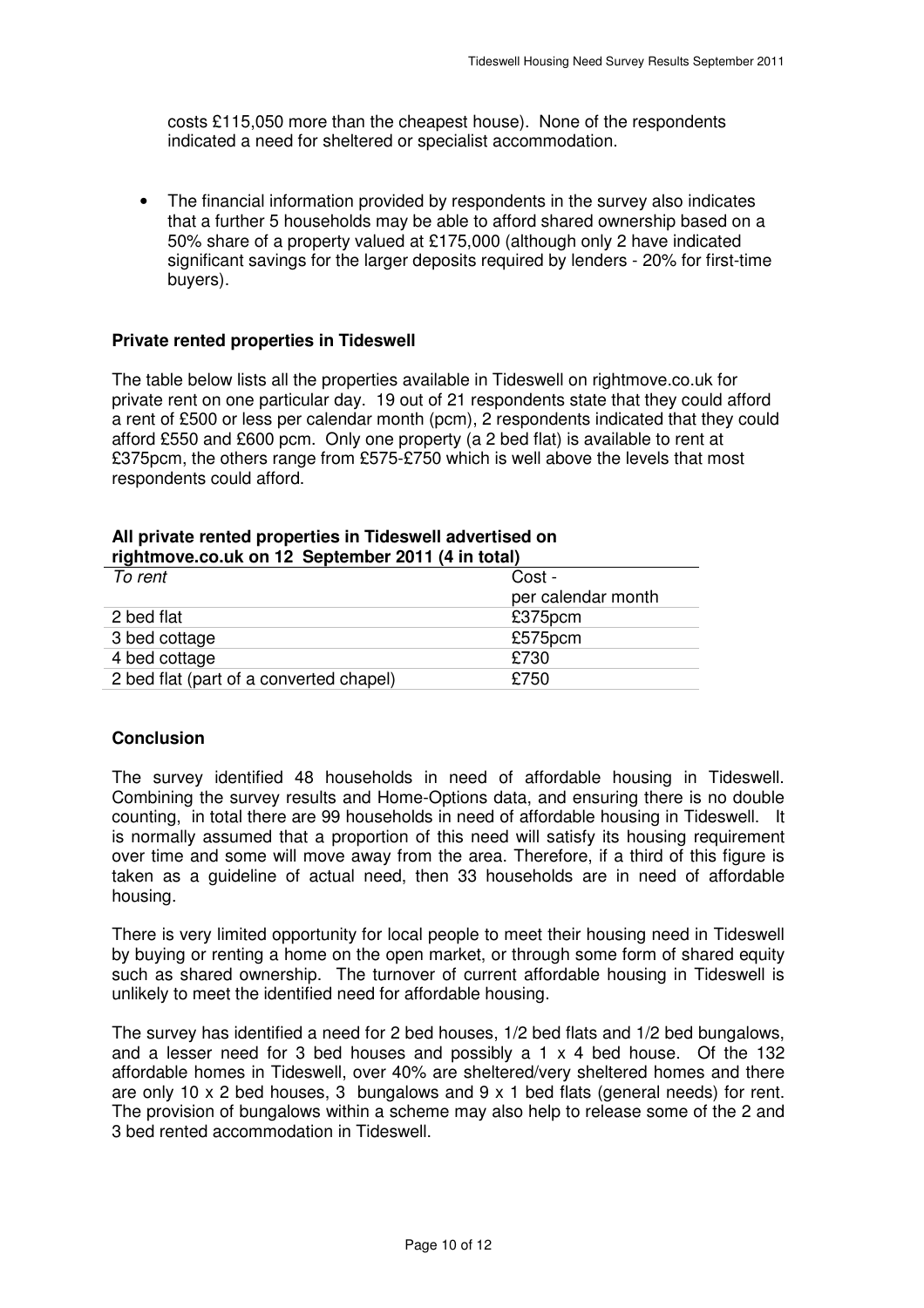In terms of tenure, the main requirement is for affordable rented accommodation provided by a Housing Association. The financial information provided suggests that shared ownership may not be a viable option, except perhaps bungalows for older people with equity (Tideswell has 18 shared ownership 2 and 3 bed houses but no shared ownership bungalows).

 Even though house prices have shown a recent decrease, there is still a large gap between incomes and house prices, which will continue to have a significant impact on affordability. The current credit crunch is also making it more difficult for people to get on to the housing ladder, with fewer mortgages available, larger deposits and a good credit rating being required, and a movement away from 100% mortgages and lending above 3 to 3.5 times a household's gross annual income.

 This survey has been undertaken with the support of Tideswell Parish Council. These conclusions are based on information provided by residents of Tideswell as part of a paper-based survey. The views of the Parish Council and the community on the outcomes of this report are very much welcomed.

#### **Contact information**

 Isabel Frenzel Rural Housing Enabler Derbyshire Dales and High Peak Derbyshire Dales District Council Town Hall DE4 3NN Matlock **Derbyshire** 

 Direct Dial: 01629 761256 Email: Isabel.Frenzel@derbyshiredales.gov.uk